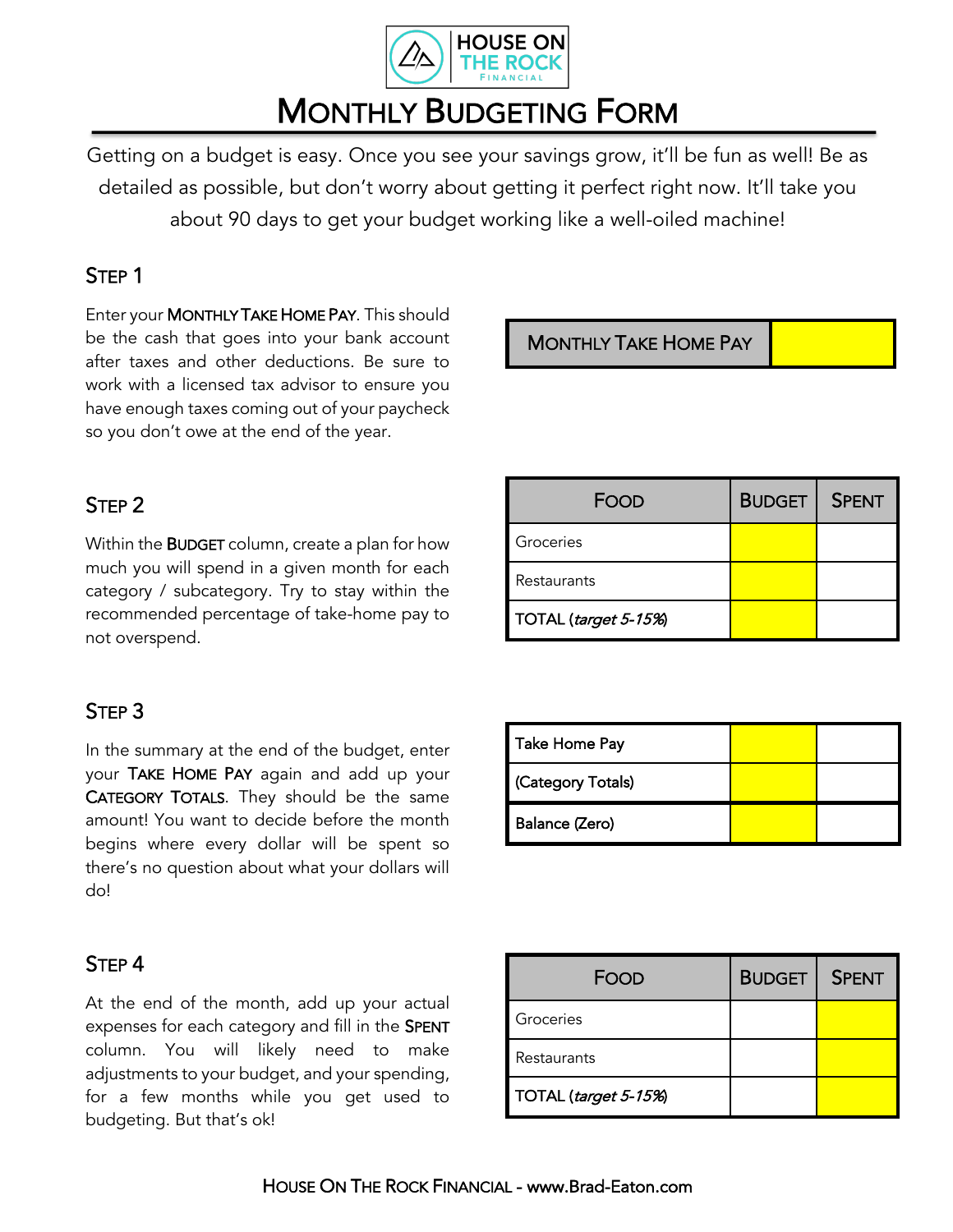## MONTHLY TAKE HOME PAY

| <b>GIVING</b>         | <b>BUDGET</b> | <b>SPENT</b> |
|-----------------------|---------------|--------------|
| Local Church Offering |               |              |
| Other Giving          |               |              |
| TOTAL (target 10%+)   |               |              |

| <b>SAVING</b>          | <b>BUDGET</b> | <b>SPENT</b> |
|------------------------|---------------|--------------|
| <b>Emergency Fund</b>  |               |              |
| <b>Retirement Fund</b> |               |              |
| College Fund           |               |              |
| TOTAL (target 10-15%)  |               |              |

| <b>HOUSING</b>               | <b>BUDGET</b> | <b>SPENT</b> |
|------------------------------|---------------|--------------|
| First Mortgage / Rent        |               |              |
| Second Mortgage              |               |              |
| Real Estate Taxes            |               |              |
| Repairs / Maintenance        |               |              |
| <b>Association Dues</b>      |               |              |
| <b>TOTAL</b> (target 25-35%) |               |              |

| <b>UTILITIES</b>     | <b>BUDGET</b> | <b>SPENT</b> |
|----------------------|---------------|--------------|
| Electricity          |               |              |
| Gas                  |               |              |
| Water                |               |              |
| Trash                |               |              |
| Phone / Mobile       |               |              |
| Internet             |               |              |
| Cable                |               |              |
| TOTAL (target 5-10%) |               |              |

| FOOD                 | <b>BUDGET</b> | <b>SPENT</b> |
|----------------------|---------------|--------------|
| Groceries            |               |              |
| Restaurants          |               |              |
| TOTAL (target 5-15%) |               |              |

| <b>CLOTHING</b>     | <b>BUDGET</b> | <b>SPENT</b> |
|---------------------|---------------|--------------|
| Adults              |               |              |
| Children            |               |              |
| Cleaning / Laundry  |               |              |
| TOTAL (target 2-7%) |               |              |

| <b>TRANSPORTATION</b> | <b>BUDGET</b> | <b>SPENT</b> |
|-----------------------|---------------|--------------|
| Gas & Oil             |               |              |
| Repairs & Tires       |               |              |
| License & Taxes       |               |              |
| Car Replacement       |               |              |
| Other                 |               |              |
| TOTAL (target 10-15%) |               |              |

| <b>MEDICAL / HEALTH</b>     | <b>BUDGET</b> | <b>SPENT</b> |
|-----------------------------|---------------|--------------|
| <b>Medications</b>          |               |              |
| Doctor Bills                |               |              |
| Dentist                     |               |              |
| Optometrist                 |               |              |
| Vitamins                    |               |              |
| Other _____________________ |               |              |
| Other __________________    |               |              |
| TOTAL (target 5-10%)        |               |              |